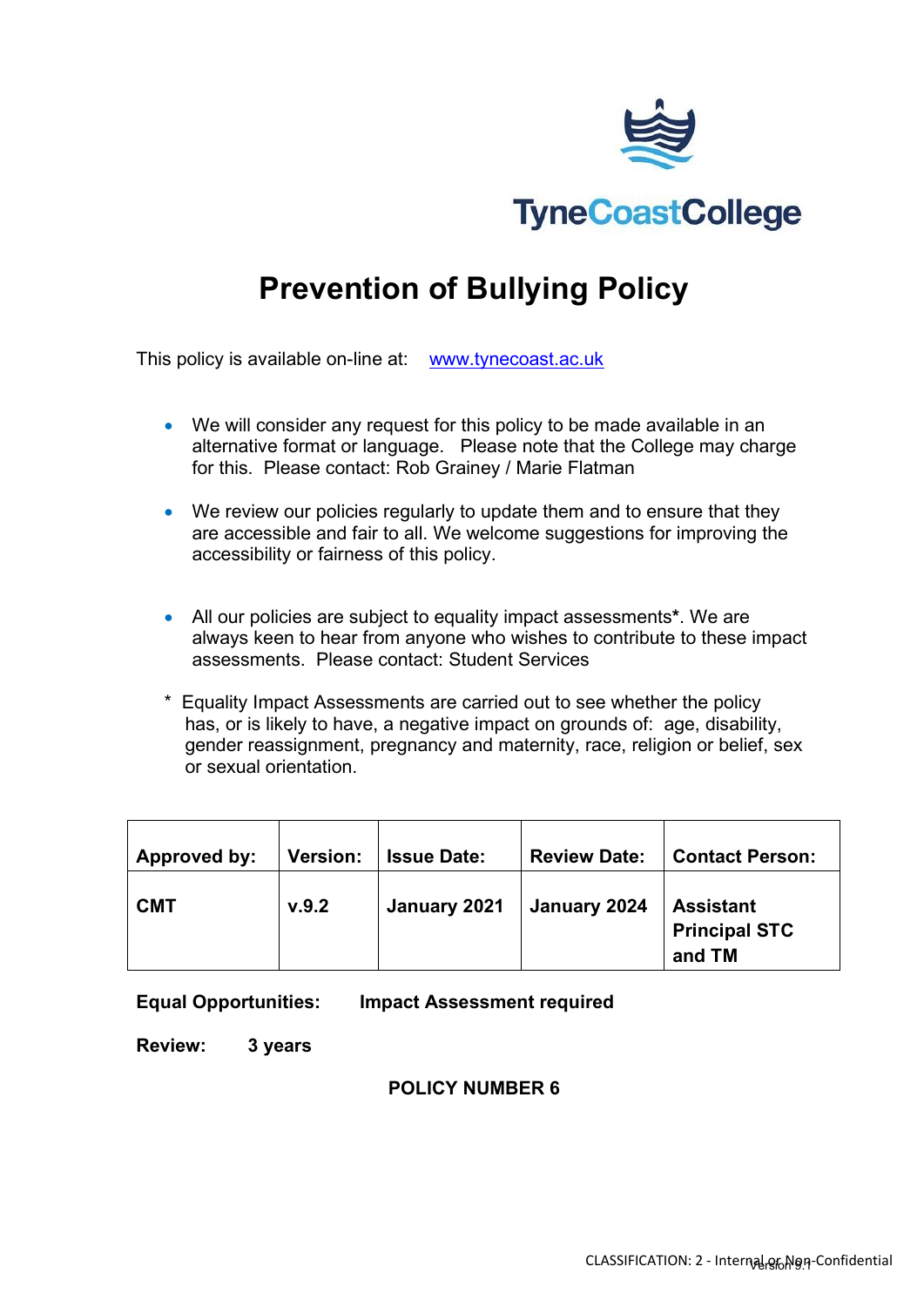### **Prevention of Bullying Policy**

#### **1 Policy Statement.**

The following principles underpin this Policy and are in accordance with the College Vision and Values.

1.1 Bullying may be defined as follows: Any behaviour that is unwanted, unwelcome, inappropriate, and unacceptable to the person receiving it, causing them unease, stress, distress and a possible loss of self-esteem. It is deliberate misuse of power or influence. It can take the form of verbal, physical or cyber threat or action. It is intimidation, often repeated, of a victim(s) by a more powerful person(s) carried out with the intention of causing physical or emotional hurt. Where the intention may not be to deliberately cause hurt it can still be considered as bullying if the victim perceives it as so.

#### **Types of bullying may include:**

- **a. verbal** name calling, making offensive comments, taunting, mocking, spreading hurtful and untruthful rumours, racial or sexual insults.
- **b. emotional** ignoring, excluding, damaging property, demanding money.
- **c. physical** pushing, kicking, hitting, threatening violence.
- **d. cyber-bullying**  involves use of offensive e-mails, text messages, telephone calls, picture/video clips, mobile phone cameras, websites, instant messaging and chat rooms.

#### **Bullying may also be:**

- sexist related to a person's gender.
- racist, or regarding someone's religion or culture.
- related to a person's sexual orientation (homophobic).
- related to a person's home circumstances.
- related to a person's disability, health or appearance.
- sexual talking to or touching someone in a sexually inappropriate way.
- 1.2 Tyne Coast College recognises the detrimental effects on students who may be subjected to bullying and will work efficiently to eradicate its occurrence.
- 1.3 Students at Tyne Coast College are entitled to enjoy a secure, happy and friendly environment in which they can learn effectively. The College will do its utmost to establish and sustain such an environment.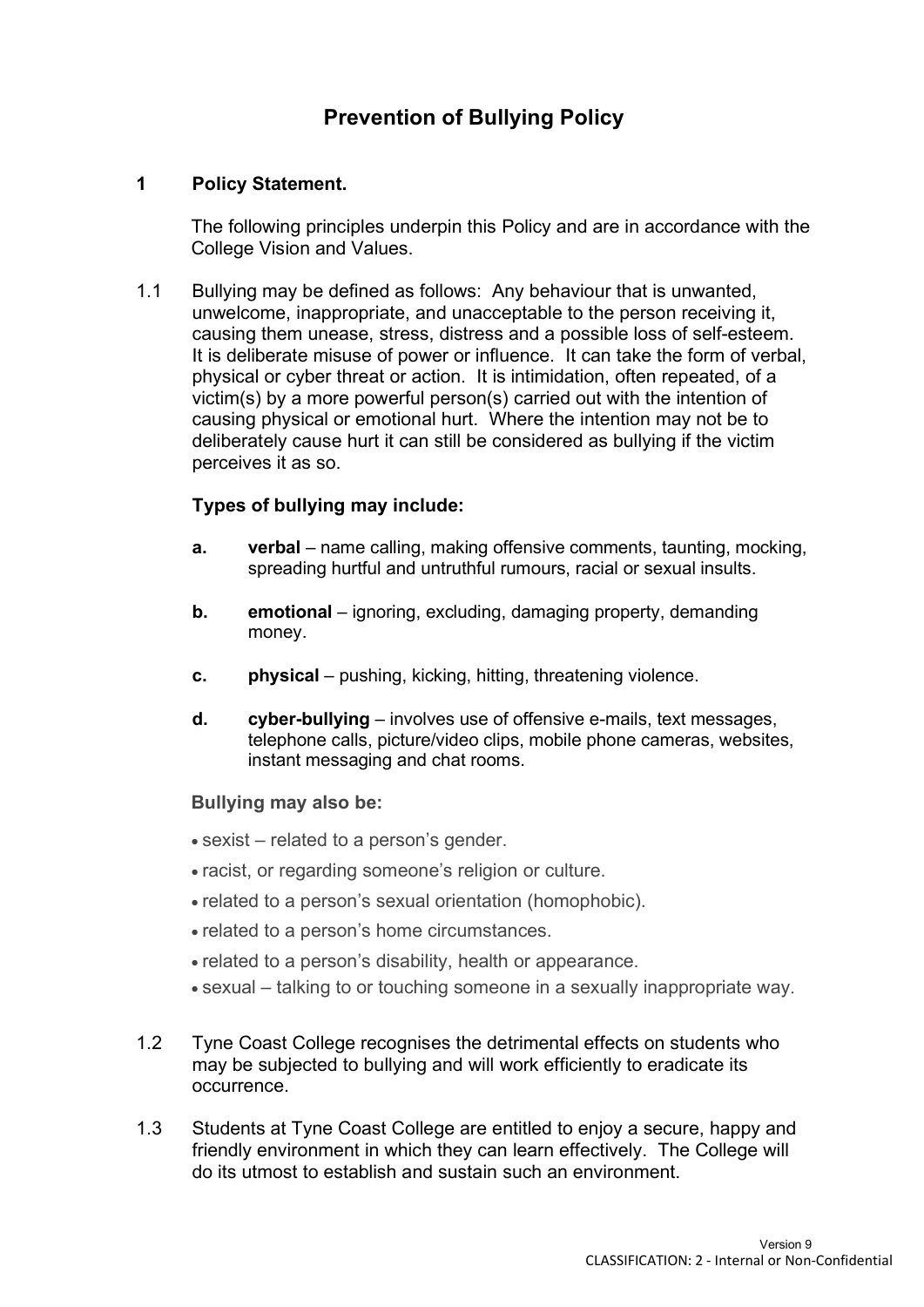- 1.4 All bullying is unacceptable, regardless of its form or which excuses are given to justify it.
- 1.5 Behaviour that would normally be reported to the police by a member of the public outside of the College e.g. assault or threat of violence, may also be reported if it takes place in the College or when students are under College supervision off the premises.
- 1.6 The College values all of its students equally, regardless of age, ability, race, gender, religion, or sexual orientation. All victims of bullying will be treated in a supportive manner.

#### **2 Scope**

All students enrolled at the College whilst on College premises, working remotely from home or/off-site location, on College transport or on related activities, students residing in the halls residents, visitors will be covered and protected by this Policy.

#### **3 Legislation**

The College policy affirms its commitment to the current and any subsequent enacted legislation governing bullying, in particular:

- Human Rights Act 1998
- Disability Discrimination Act 1995, 2005
- Race Relations Act 1976
- Race Relations (Amendment) Act 2000
- Sex Discrimination Act 1975
- Sex Discrimination (Gender Reassignment) Regulations 1999
- Special Educational Needs & Disability Discrimination Act 2001
- Employment Equality (Age Discrimination) Regulations 2006
- Employment Equality (Sexual Orientation) Regulations 2003
- Employment Equality (Religion & Belief) Regulations 2003
- Equality Act 2010
- Working Together to Safeguard Children July 2018 (DfE)
- Keeping Children Safe in Education September 2020 (DfE)\*.
- Counter-Terrorism and Security Act February 2015.

#### **4 Responsibilities**

#### **Students are expected to:**

- 4.1 Understand what bullying is.
- 4.2 Receive information on required standards of behaviour, how to respond and how to get support
- 4.3 Being alert to any signs of bullying and/or harassment and pass on any concerns to a member of staff.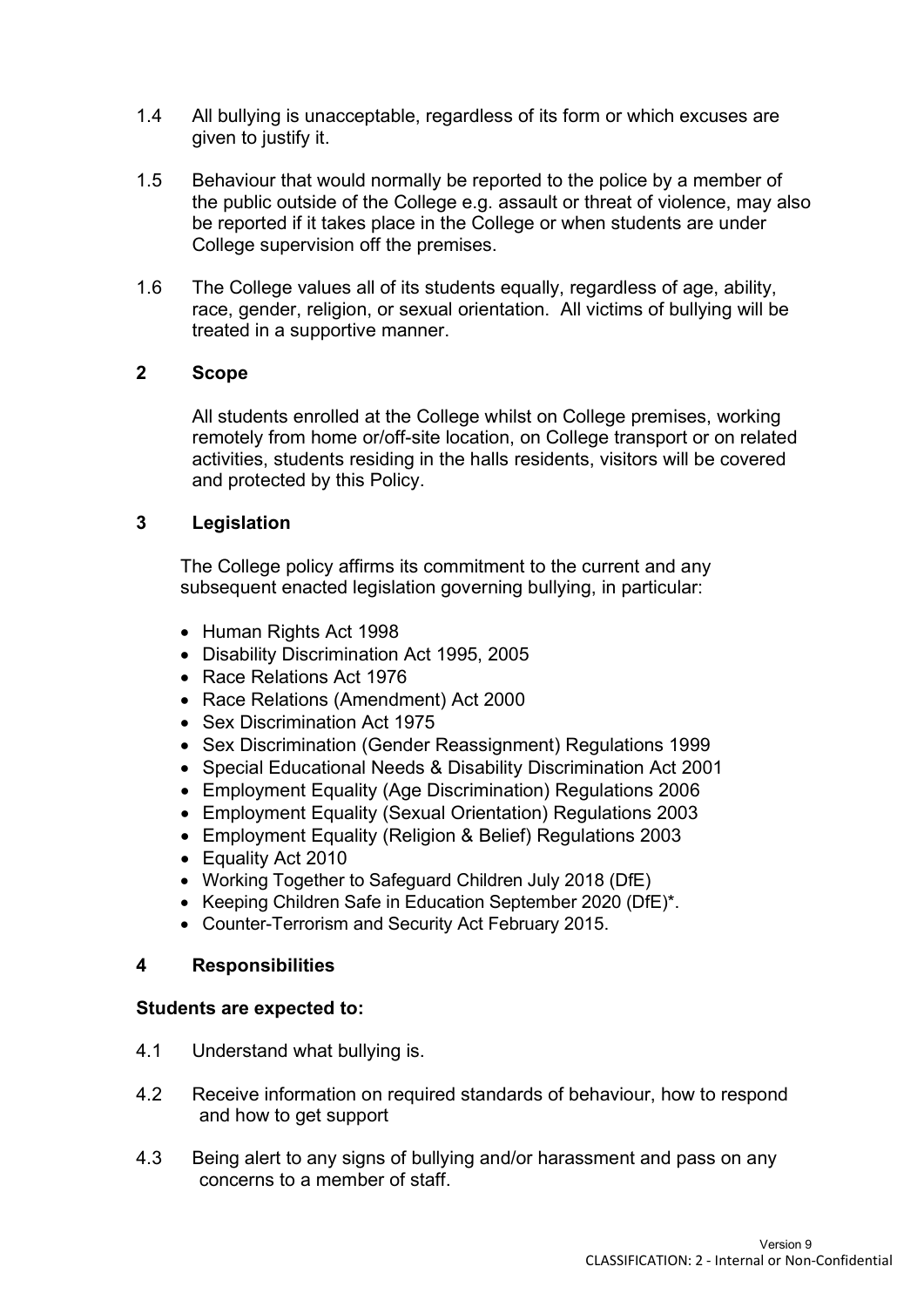- 4.4 Act in a respectful and supportive manner to other students including reporting any suspected incidents which a victim may be afraid to report.
- 4.5 Refrain at all times from any behaviour which would contribute to the bullying of fellow students.
- 4.6 Adhere to and promote the principles and practise of this policy.

#### **The Role of parents/guardians, providers, sponsors, employers and other stakeholders**

- 4.3 Reinforcing the importance of sociable behaviour.
- 4.4 Encourage student/students to report any concerns they have relating to bullying or harassment, consider direct contact, if appropriate
- 4.5 Actively support the policy on eradicating bullying.

#### **The Individual Responsibilities of Staff**

- 4.6 To embrace a whole College approach that celebrates individuals and provides support for all students.
- 4.7 promote and implement Fundamental British Values and the College's antibullying and anti-harassment ethos, policy and procedures.
- 4.8 To be familiar with the College prevention of bullying policy through attending training events which the College will provide on a regular basis.
- 4.9 To recognise that the responsibility for dealing with bullying incidents rests with **all** staff and the Board of Governors.
- 4.10 To respond to queries and concerns from students, parents/guardians, providers, sponsors, employers and other stakeholders, positively and without delay.
- 4.11 To record all of incidents through the Safeguarding recording system (CURA) flagging the report to Manager for Pastoral Support (through CURA), within the agreed time scale.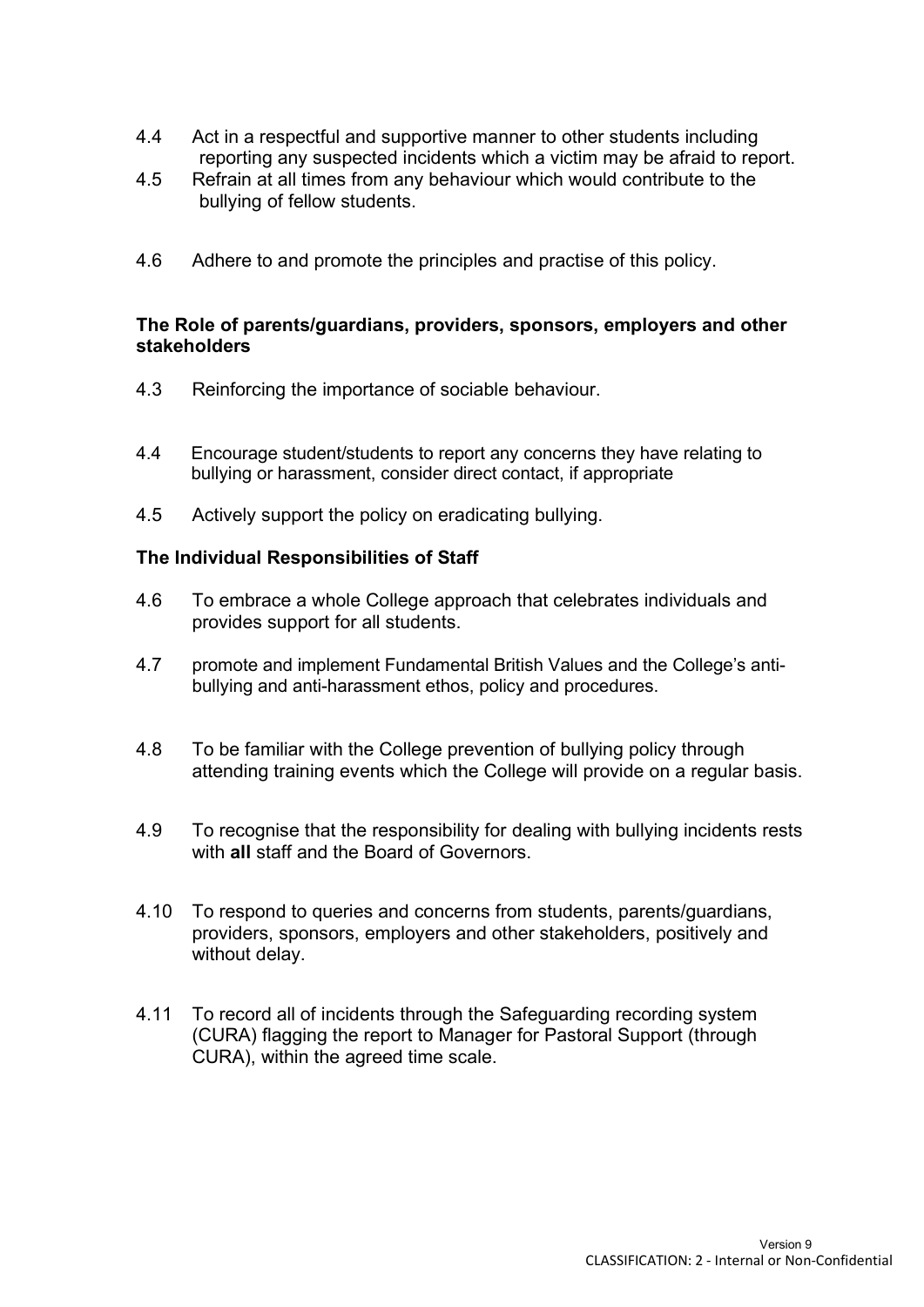#### **5 Actions to Implement and Develop Policy**

The College will establish, maintain and regularly review:

- 5.1 The use of tutorial time and other elements of the curriculum to raise students' awareness of bullying issues and to develop students' assertiveness in order that they may feel better able to deal with bullying situations.
- 5.2 The encouragement of staff to be proactive in combating bullying to serve as a good role model for students.
- 5.3 Regularly reminding students and staff that Tyne Coast College is an organisation in which reports of bullying will be heard sympathetically.
- 5.4 A quick response to any bullying.
- 5.5 Sanctions against bullies.
- 5.6 Support for victims of bullying.
- 5.7 The recording of all bullying incidents in a centrally held Log through CURA.
- 5.8 The monitoring of victims and bullies and the provision of special arrangements for any students considered to be at risk, including guidance, counselling and information on other sources of support.
- 5.9 Factors which may influence the risk of bullying behaviour e.g. the College environment, supervision arrangements, College routine and procedures, security, staff guidelines, IT policies etc.
- 5.10 Communication of the policy to all staff, students, governors, providers, parents and other stakeholders.
- 5.11 The issue to all staff of guidelines which enable everyone to play an active role in combating bullying.
- 5.12 This policy which may be amended in light of experience, legislation, changing circumstances etc.
- 5.13 This Policy and the College ethos and protocols for dealing with bullying will be part of the induction process for staff and students.
- 5.14 The communication of anti-bullying information, help lines and contact details for reporting incidents through different media throughout the College.
- 5.15 Those individuals identified as bullies will be offered guidance counselling and/or training with an anti-bullying specialist member of staff.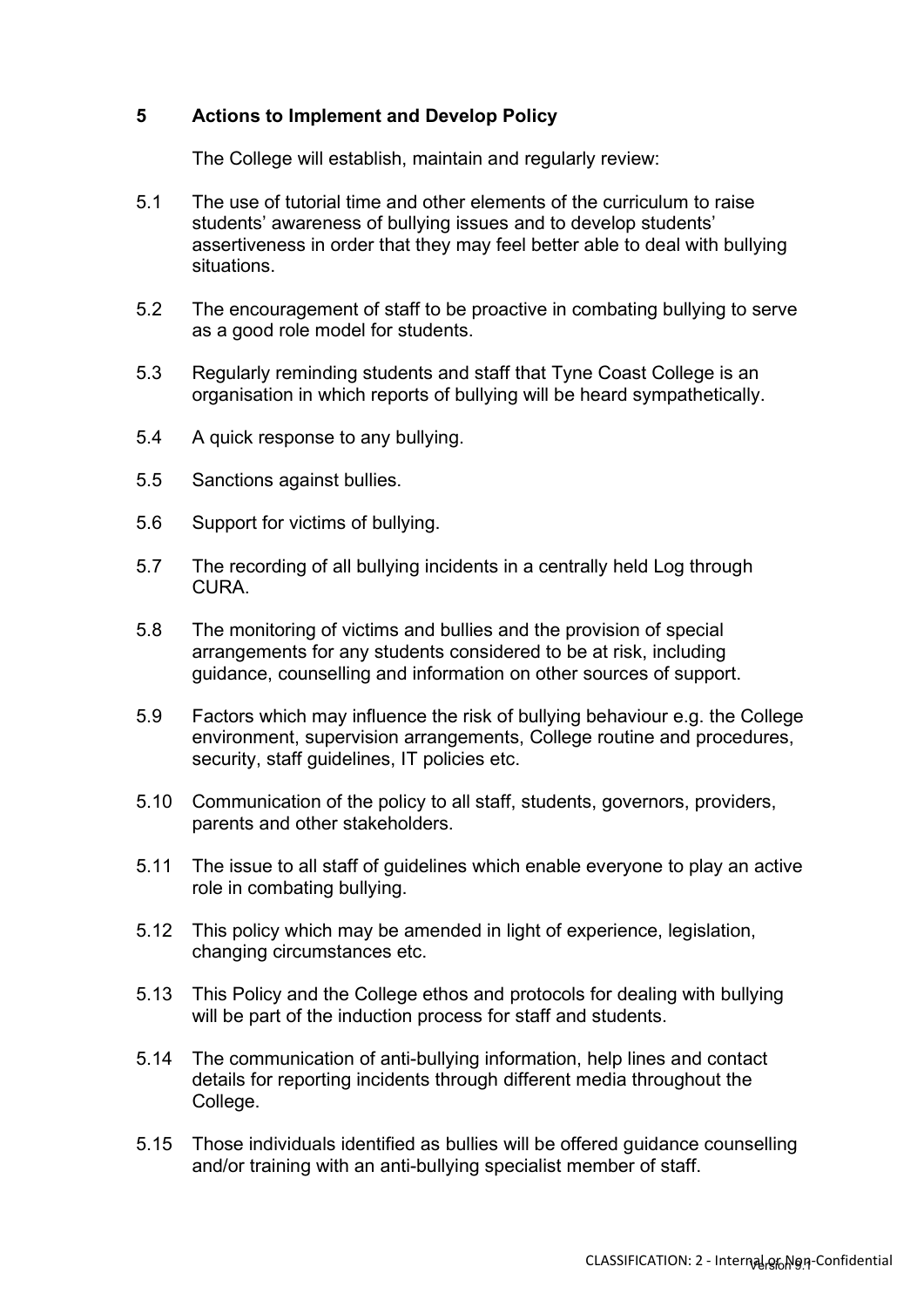5.16 Proven incidents of bullying and breaches of the Policy by students will be dealt with within the Student Disciplinary Policy. As well as supportive actions covered by the prevention of bullying procedure

#### **6 Monitoring & Evaluation**

The Head of Student Services and SEND will on an annual basis, monitor and evaluate:

- 6.1 The number of reported incidents by staff and students by location e.g. Refectory, college bus, workshops etc.
- 6.2 The number of reported incidents by staff and students over a given period.
- 6.3 The incidence of bullying as indicated by incident returns within given periods of different students' groups.
- 6.4 Review of students and staff comments through student voice feedback including surveys, student forums, course meetings and reviews.
- 6.5 Review of Action Plans agreed with those identified as bullying.

The Prevention of Bullying Lead will report to the Principal and the Board of Governors, through the Standards Committee.

#### **7 Related Policies**

- Race Equality Policy
- Equality & Diversity Policy
- Harassment Policy
- Student Disciplinary Procedure
- Staff Disciplinary Procedure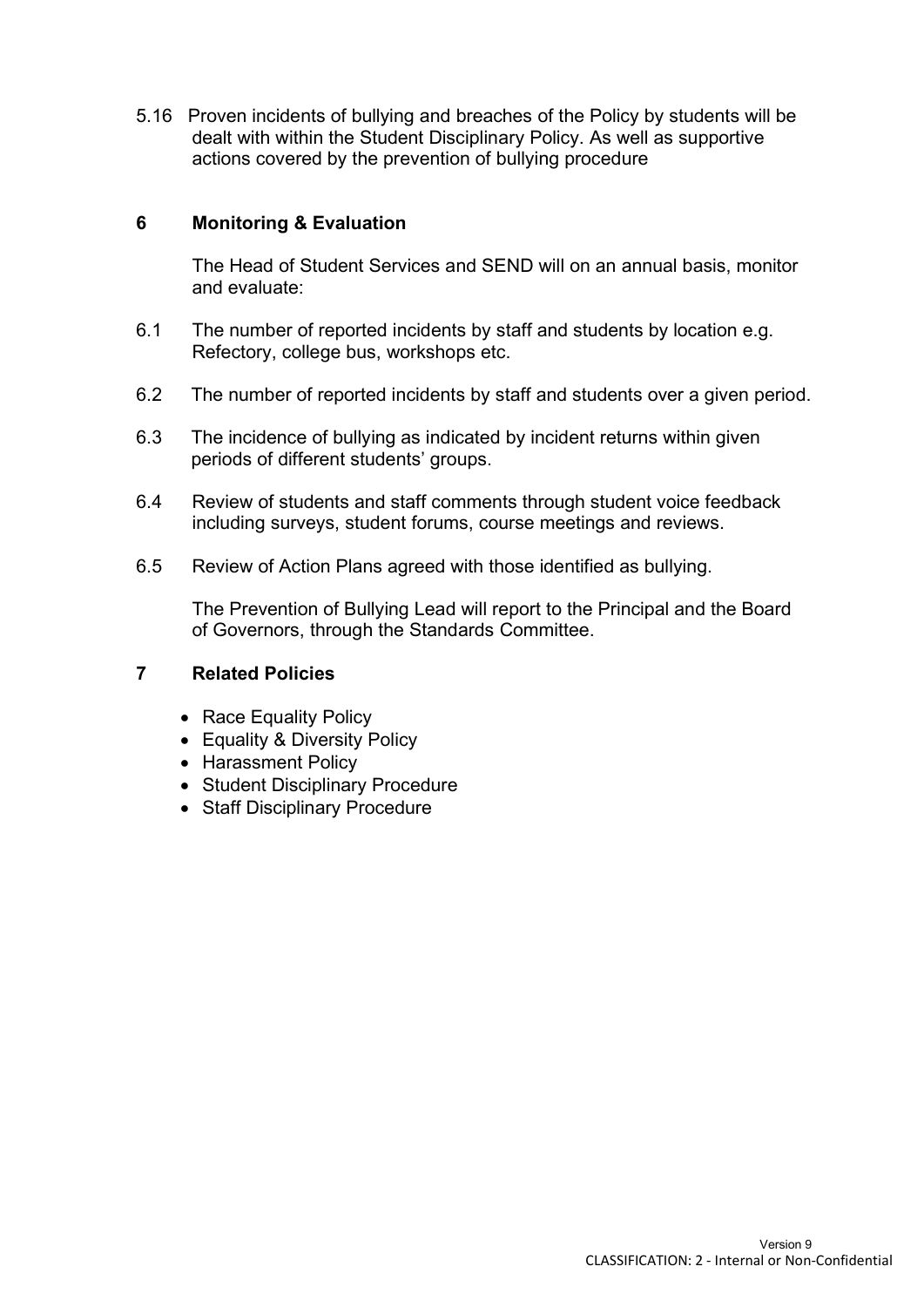#### **Dealing with Bullying Procedure to implement this Policy**

#### **Introduction**

Students should be encouraged to tell someone about any concerns as soon as they arise. This would normally be a tutor, lecturer or member of support staff.

Contact can also be made using the Student Services email [\(info@stc.ac.uk](mailto:info@stc.ac.uk) or [enquiries@tynement.ac.uk](mailto:enquiries@tynement.ac.uk)), if the student does not feel comfortable doing this or wants further help, the student can complete a **Bullying Report Form** and send or take it to Student Services-Gateway or reception for the attention of the Head of Student Services and SEND. Disclosures should be treated seriously and with sensitivity to the individual's circumstances.

#### **Responding to a Concern or Incident**

Responses and follow up options may depend on the severity of the situation and whether there are any immediate concerns for safety. Advice should be sought from line managers if required.

Minor incidents or disagreements should be addressed by tutors or Progression Coach in the first instance. Possible responses could include:

- a. Supporting the student to respond appropriately to a minor issue (without retaliation);
- b. Arrange an opportunity for conciliation to be reached between the two parties (ensuring involvement of an effective mediator);
- c. Approaching the issue or general topic through a group tutorial or class session (involving the Pastoral Support Manager and/or Counsellor if required);

However, any suspicions or allegations of bullying must always be reported and investigated.

The Head of Curriculum (or nominated member of staff) will investigate the concern or allegation to clarify the facts through a thorough investigation, taking statements from the alleged bully, victims and witnesses. Careful consideration of all circumstances will be made before sanctions or next actions are decided. This will, in the vast majority of cases, involve the parents or carers of both the alleged bully and the victim being informed at the earliest opportunity. Please use dealing with allegations of bullying flowchart for timescales.

Where misconduct or serious misconduct are found to have taken place the Student Disciplinary Procedure should be invoked. A range of approaches will be used to support the bullied and help them build resilience and, in addition, a range of approaches to help those who bully to understand the suffering and anxiety caused by their actions.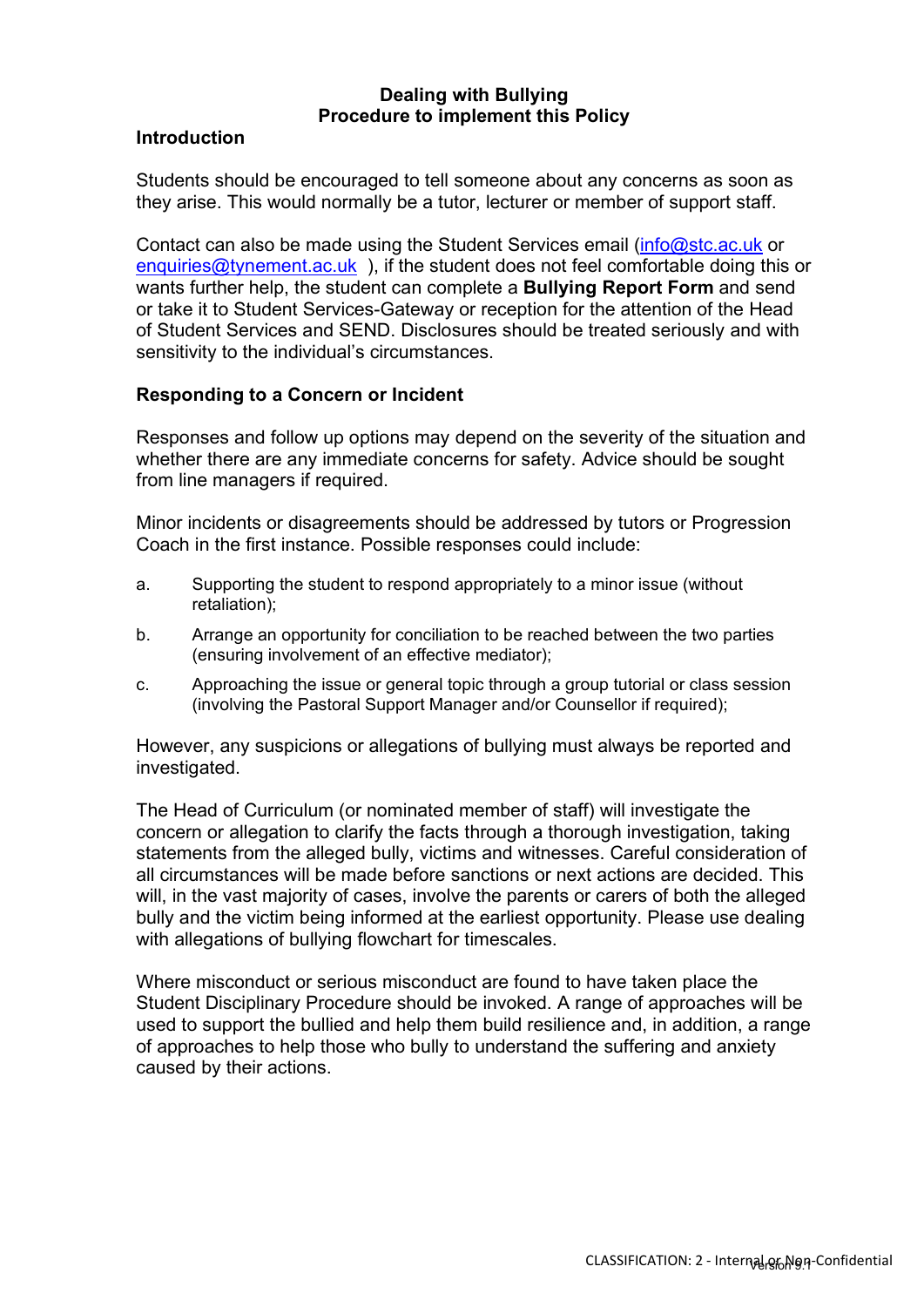#### **Recording Incidents or Concerns of Bullying**

Students are encouraged to report their concerns through the Bullying Report Form (located on Moodle) however where verbal reports are received the staff member receiving the allegation should record it through CURA /Safeguarding reporting system.

Records of incidents or allegations should be flagged to the Pastoral Support Manager (through CURA) to enable a central co-ordination of the College approach to preventing bullying.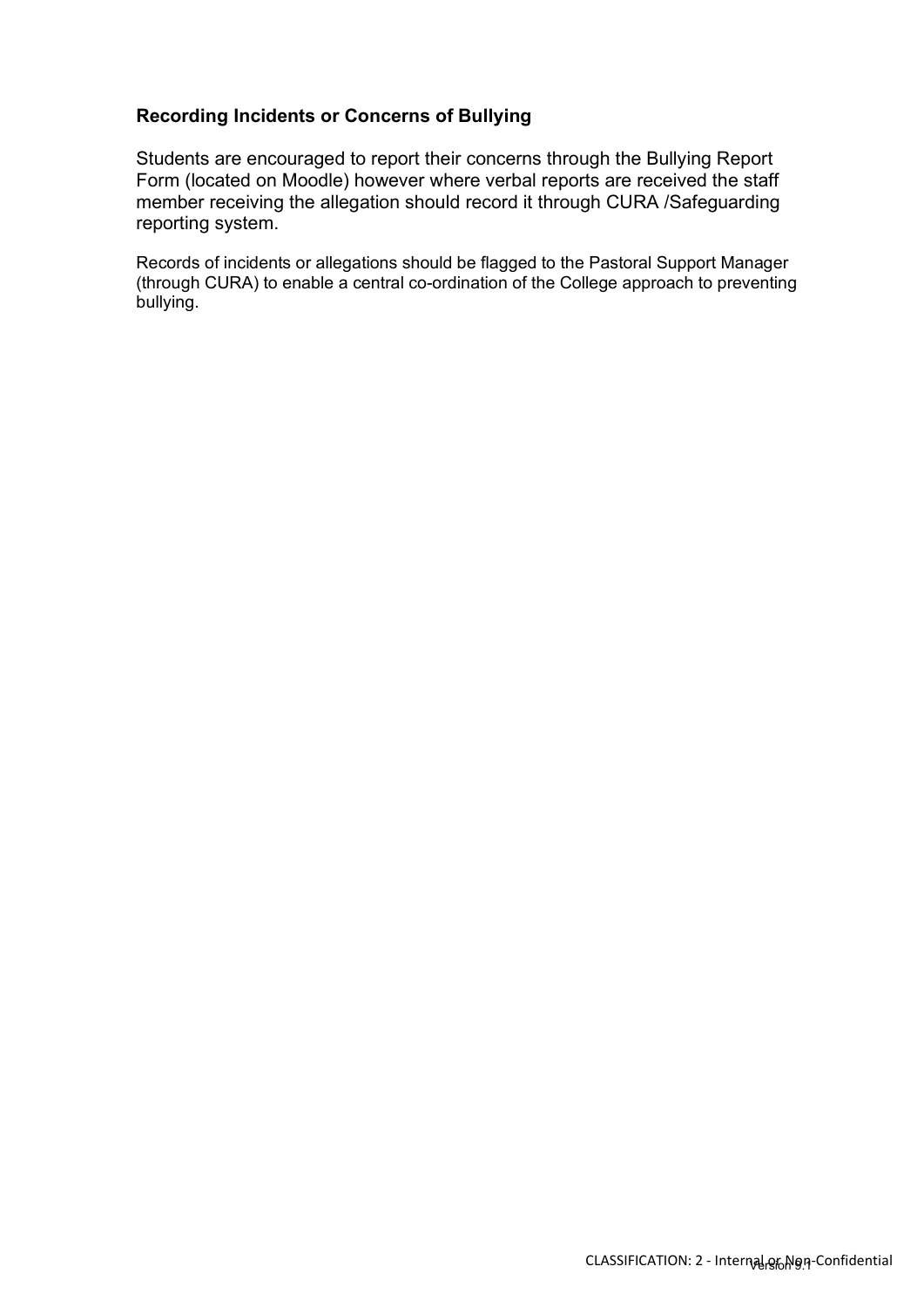## **BULLYING INCIDENT REPORT FORM**



| <b>Incident details</b>                                                                                |                                |                                                                       |  |  |  |
|--------------------------------------------------------------------------------------------------------|--------------------------------|-----------------------------------------------------------------------|--|--|--|
| Name:                                                                                                  |                                | Date of Birth:                                                        |  |  |  |
| Course:                                                                                                |                                | <b>Contact Number:</b>                                                |  |  |  |
| Date of incident                                                                                       |                                | Time of incident                                                      |  |  |  |
| Location / event                                                                                       |                                |                                                                       |  |  |  |
| Where did the<br>incident occur?                                                                       | On-Site at College             | Outside of College<br>Online<br>premises                              |  |  |  |
|                                                                                                        | Other                          |                                                                       |  |  |  |
| Nature / type of incident                                                                              |                                |                                                                       |  |  |  |
| Extortion                                                                                              |                                | Written                                                               |  |  |  |
| Isolation – being ignored or left out                                                                  |                                | Possessions - belongings taken or damaged                             |  |  |  |
| Physical – being hit or hurt                                                                           |                                | Forced into actions against will / hazing                             |  |  |  |
| Verbal - name-calling, taunting, mocking,<br>threatening                                               |                                | Cyber - online, social media, email, text, posting<br>photos / videos |  |  |  |
| Spreading rumours                                                                                      |                                | Other (specify):                                                      |  |  |  |
|                                                                                                        |                                |                                                                       |  |  |  |
| Are there indications<br>that the incident was<br>motivated by any of<br>these? Tick all that<br>apply | General appearance / demeanour | Race / ethnic origin                                                  |  |  |  |
|                                                                                                        | Disability / SEN               | Sexual orientation                                                    |  |  |  |
|                                                                                                        | Gender / sexism                | Home circumstances                                                    |  |  |  |
|                                                                                                        | Religion                       | Sports ability                                                        |  |  |  |

| <b>Individuals involved</b>                                                     |      |         |     |       |  |
|---------------------------------------------------------------------------------|------|---------|-----|-------|--|
|                                                                                 | Name | Gender* | Age | Role* |  |
|                                                                                 |      |         |     |       |  |
| $\overline{2}$                                                                  |      |         |     |       |  |
| 3                                                                               |      |         |     |       |  |
| $\overline{4}$                                                                  |      |         |     |       |  |
| * Gender: $F$ – Female / M – Male / NB – Non-binary / Another – please write in |      |         |     |       |  |
| * Role: $V - Victim / R - Ringleader / A - Associate / B - Bystander$           |      |         |     |       |  |

#### **Brief summary of incident(s)**